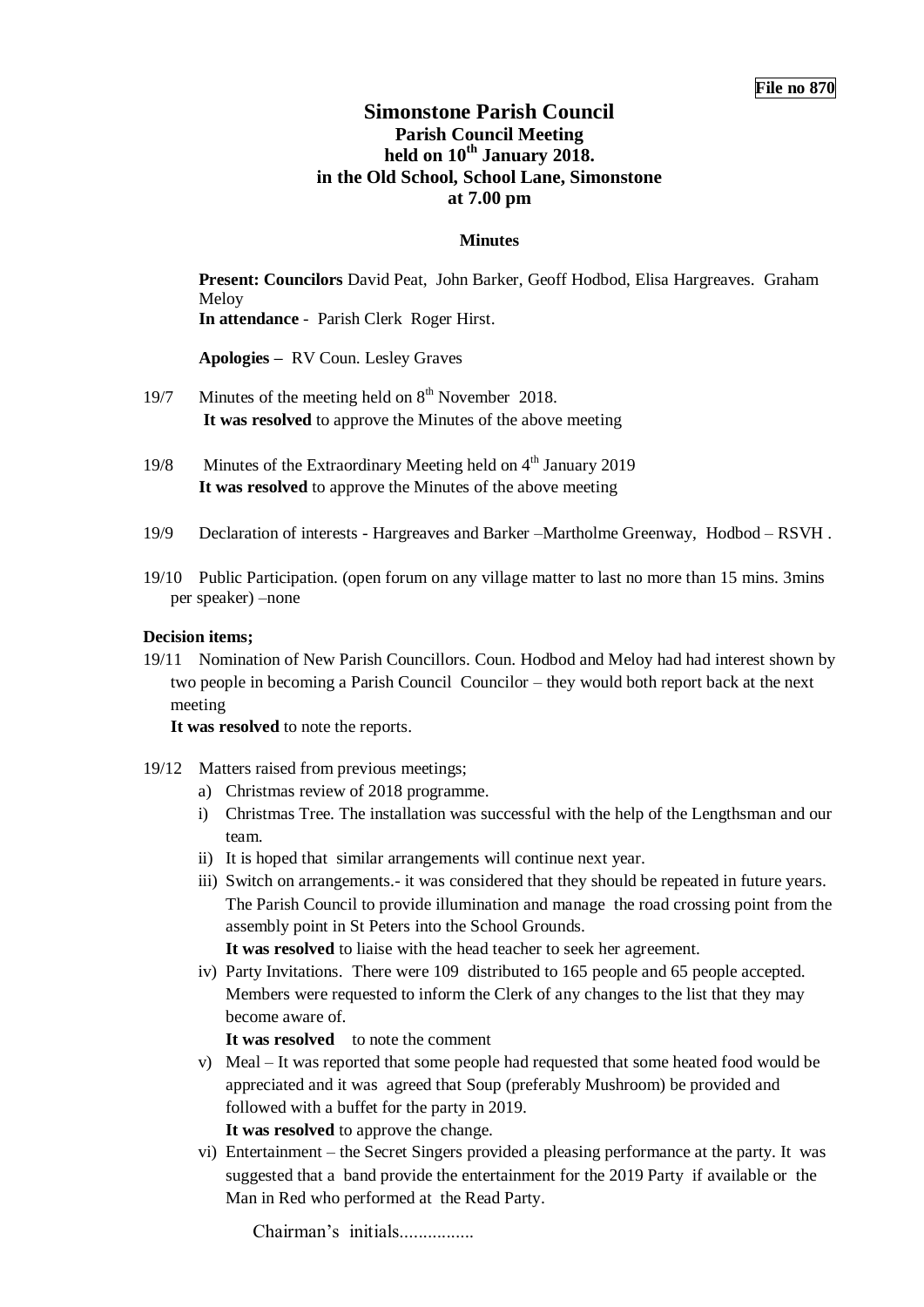**It was resolved** that the Clerk make the necessary arrangements for 2019 and send letters of thanks those who assisted in the 2018 celebrations.

- 19/13 Christmas arrangements for 2019. the dates are as follows ;
	- i) Erection of Christmas Tree. Saturday  $30<sup>st</sup>$  November 9. for 9.30am
	- ii) Christmas Lights Switch on Monday  $2<sup>rd</sup>$  December 6.30pm
	- iii) Christmas Party for the Retired Saturday  $7<sup>th</sup>$  December **It was resolved** to approve the above dates.
- 19/14 Village Hall Survey and outcome of the Extraordinary Parish Council Meeting were considered along with discussions held with Read Parish Council on  $9<sup>th</sup>$  January and outcome of the meeting and decision on how to take matters forward.
	- **It was resolved** to consider and implement the objectives in consultation with the potential partners.
- 19/15 Couns. Hodbod reported following;
	- i) that he has obtained the services of a retired solicitor to assist in advising the Trustees upon the purchase of the complex and associated legal matters. He also reported that a copy of the vesting document had been received and enquiries were being made concerning the vendors to enable the purchase negotiations to proceed. **It was resolved that** a small working group be formed to help with the legal structure and to ensure both Parish Councils and the Trustees of their joint responsibilities.
- 19/16 A letter had been received from a resident regarding Risk assessment and it's effect on precept should the Parish Council decide to obtain a PWLB. The Clerk told be meeting that he had confirmed that the consultations were proceeding and his concerns would be addressed. to ensure that all parties act with due diligence in the purchase and management of the hall and to make a clear process to safeguard the Council tax payers should there be a failure by RSVH Trustees to repay the loan to the Parish Councils.

**It was resolved** that a small working party be formed from Read and Simonstone Parish Council's. and the RSVH Trustees, 1 representative (Chairman preferred) each, with the assistance from a solicitor and with Clerical assistance to develop a management and purchasing strategy for the property.

- 19/17 The Clerk reported that the Lancashire Parish Champion had given a grant of £200 toward the cost of an information board on Martholme Greenway. The money had been forwarded to the Group. John Barber told the meeting that the board was being manufactured and it would be erected on the Greenway looking towards the former Simonstone Railway Station. **It was resolved** to note the report
- 19/18 Connecting East Lancashire. A new Government campaign Group requested a meeting with interested parties in order to discuss ways of improving and encouraging better ways to travel. **It was resolved** that the Clerk arrange a meeting with a representative of the Group.

### **Matters requested by members**.

19/19 RVBC – Parish Website- the minutes have been added to the website and they are now up to date but there is still work to do to bring other sections up to date. **It was resolved** to note the report.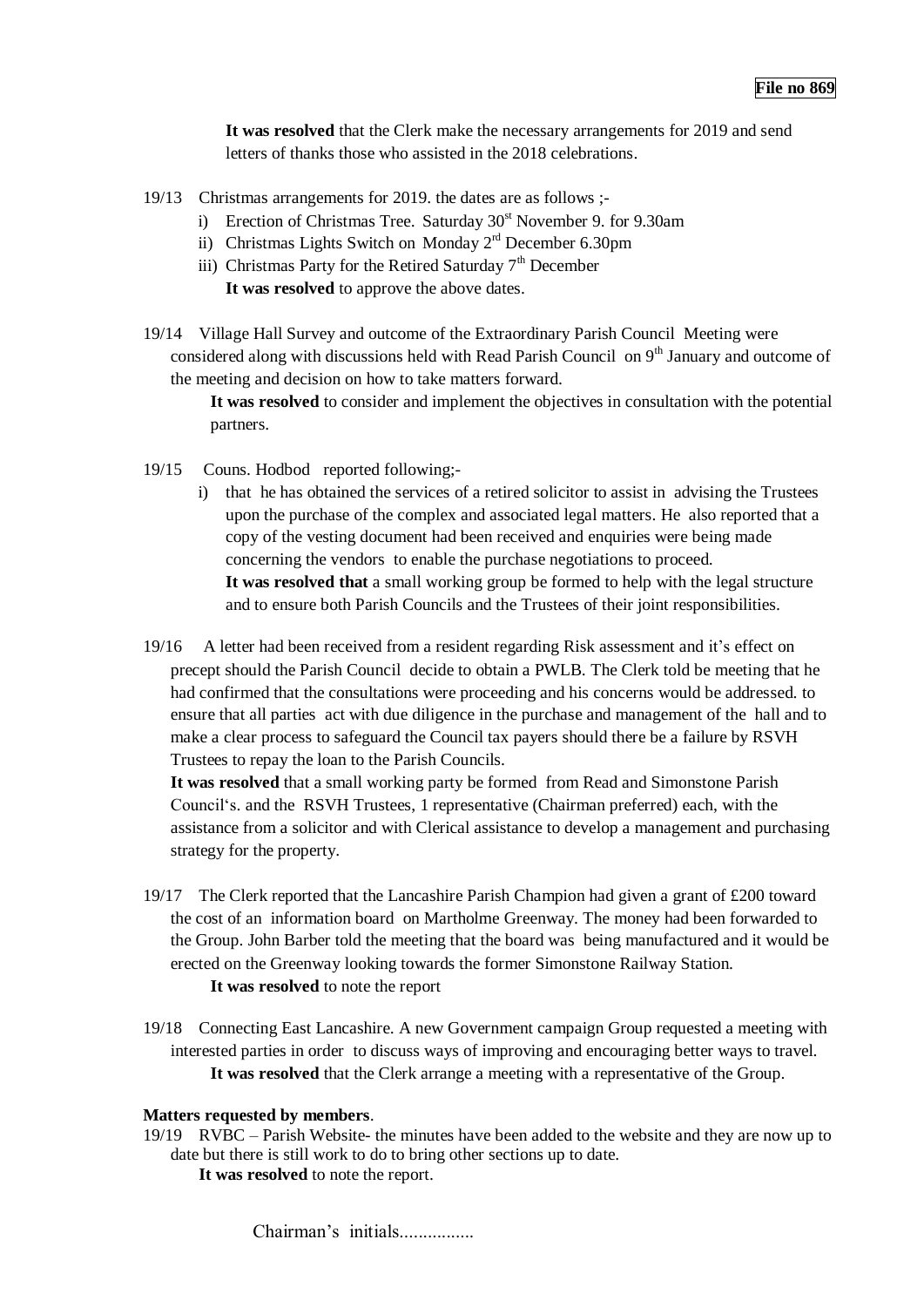- 19/20 LCC Road Closure Padiham Road, Sabden from its junction with Simonstone Road to its junction with Back Lane, Read. The prohibition will be operative daily from 0930 hours on Monday 7th January 2019 until 1530 hours on Wednesday 9th January – Simonstone Road . **It was resolved** to note the report
- 19/21 LCC Road Closure- Portfield Road, Whalley from its junction with Portfield Lane to its junction with Sabden Road in the borough of Ribble Valley **It was resolved** to note the report.
- 19/22 Winter weather information Gritting updates are posted on the website and our social media channels. Website - www.lancashire.gov.uk/winter Twitter - www.twitter.com/lancashirecc Facebook - [www.facebook.com/lancashirecc](http://www.facebook.com/lancashirecc)  $\Box$  Winter bulletins are available - during continuous severe weather we will also issue regular winter bulletins to keep you updated on the weather forecast and gritting activity.

**It was resolved** to note the report.

## **Correspondence**

- 19/23 The Clerk reported the Leeds Library Theatre "Happy Jack" has been booked for the 23<sup>rd</sup> of February, cost £295 plus Hall fees. **It was resolved** that the Clerk arrange for Posters and tickets to be printed and distributed for the performance and members and RSVH Trustees were requested to support the event by selling tickets and assisting on the day by setting out of the Hall and organizing a raffle for the benefit of the RSVH Trustees Village Hall funds.
- 19/24 Meeting of Read Parish Council, Councilor Barker to report. He reported that the meeting discussed Christmas matters and a letter from RSVH Trustees requesting details of the vesting document from the URC Trust had been received. **It was resolved** to note the report
- 19/25 Martholme Greenway, Councillor Barker See 19/11 above
- 19/26 Northern Powerhouse  $27<sup>th</sup> 28<sup>th</sup>$  February at Old Trafford free event Booking date before  $25<sup>th</sup>$  January **It was resolved** to note the report
- 19/27 Police funding. A request has been received for the Parish Council to place on its website a notice asking for assistance for funding to help bridge their precept shortfall, The Chairman told the meeting that the Commissioner of the County Police Force Clive Grunshaw would be attending the next Ribble Valley Parish Liaison meeting on the 31st January at 6.30pm **It was resolved** to note the report
- 19/28 LALC . Finance Workshop  $-7<sup>th</sup>$  February 2019 7 9 pm, Howick House, Penwortham, Preston £25. **It was resolved** to note the report
- 19/29 NALC. The Public Sector Bodies (web site and Mobile Application) No 2 Accesibility Regulations 2018. – We are asked to consider if our website meets the new criteria that comes into force before 23rd September 2020. There is an App to assist easy access to our website. **It was resolved** to note the report and to consider any amendments to it when further information becomes available.

Chairman's initials.................